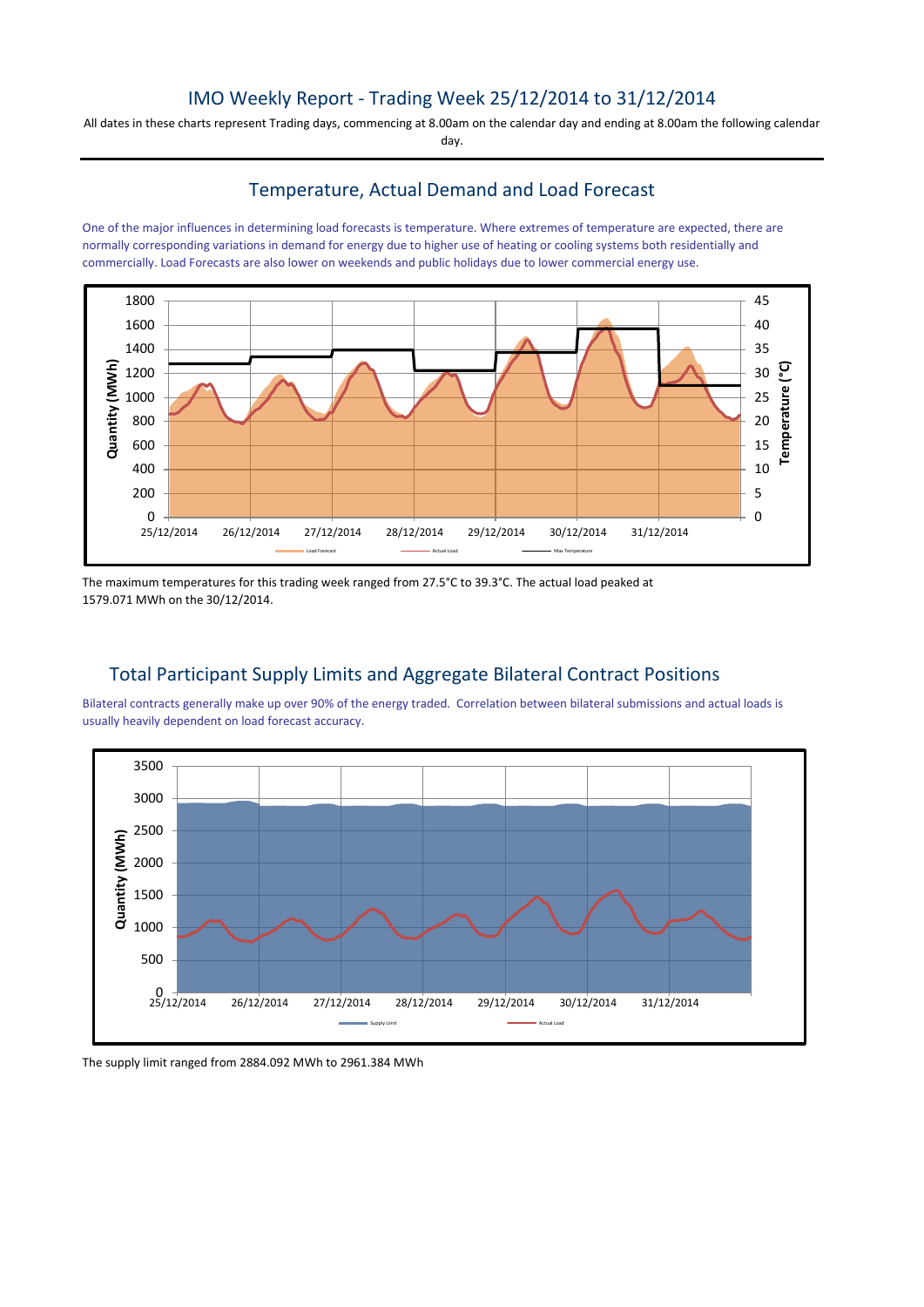#### Net Balancing Market Trades

Bilateral contracts and STEM trading are generally based on the forecast energy requirements of Participants. When the forecast requirements are higher or lower than the actual requirements for a day, this Market energy must be bought and sold in the balancing mechanism. This graph shows the estimated net balancing trades.



The majority of the balancing activity this week occurred within Balancing Demand. The maximum balancing demand for the week reached 153.182 MWh on the 30/12/2014. The maximum balancing supply for the week reached -164.663 MWh on the 25/12/2012.

# Total Traded Energy

This chart represents a comparison between the total net energy that is traded in Bilateral Contracts, the STEM and the balancing mechanism. Balancing Supply represents cases in which the total contract position is greater than the demand and customers must supply energy back to balancing. Balancing Demand represents cases in which the total contract position is less than the demand and customers must purchase energy from balancing.



Total balancing supply equalled -6720.492 MWh whereas total balancing demand equalled 14277.845 MWh. The Total STEM Traded quantity was 10681.864 MWh, with the STEM Clearing Quantity ranging between 13.329 MWh and 113.329 MWh.